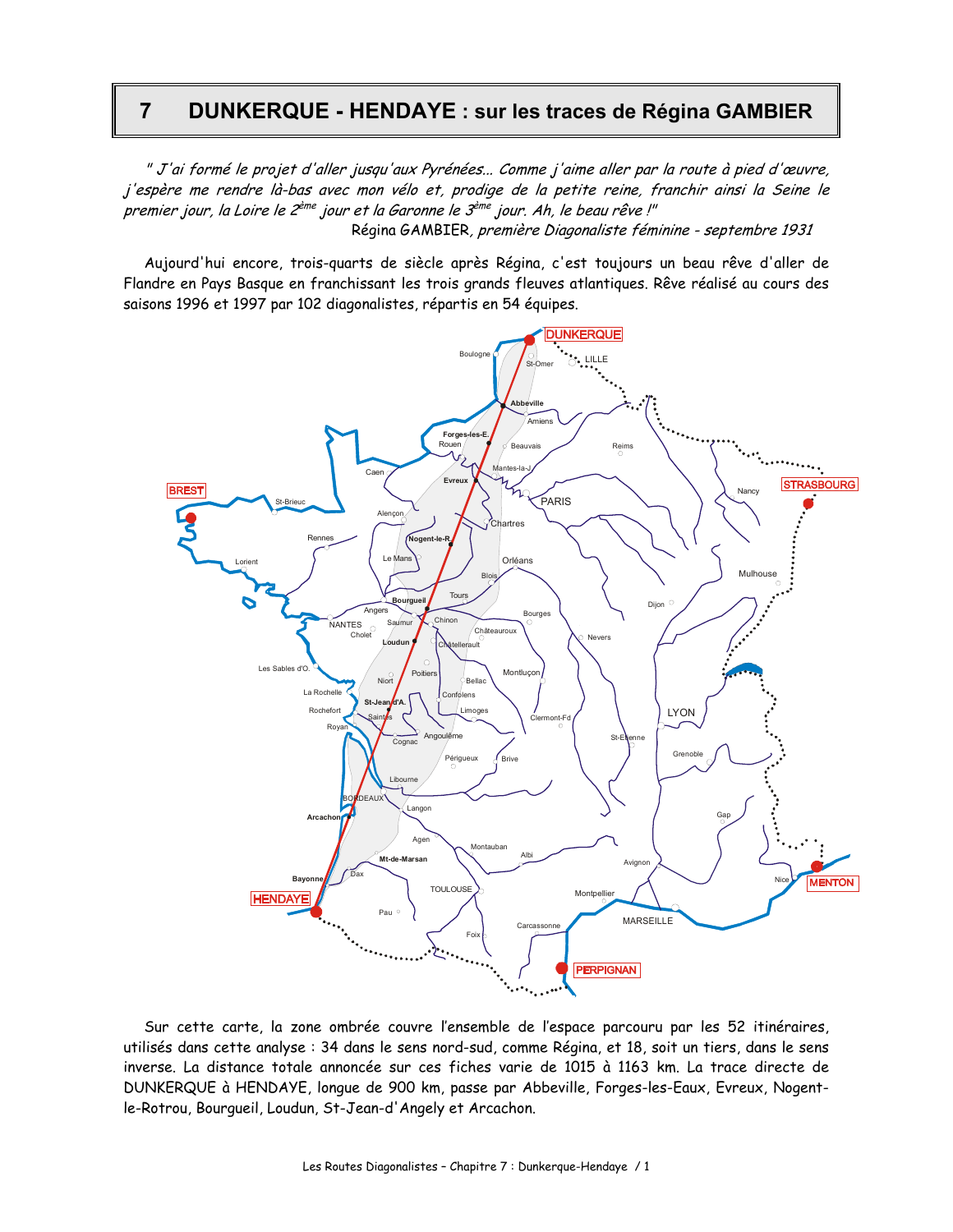# Analyse des itinéraires

# 1) de Dunkerque à la Seine, le "Grand Boulevard" picard

La lecture de la carte des itinéraires entre Dunkerque et la Seine est sans ambiguité : une large majorité des Diagonalistes emprunte la D928 de Bergues à Hesdin puis rejoint Oisemont et Aumale, soit par Abbeville, soit en contournant cette localité par St-Riquier.



A Aumale, 6 Diagonalistes sur 10 gagnent la vallée de la Seine par Gournay-en-Bray et Gisors, tandis que les autres n'hésitent pas à se diriger, via Forges-les-Eaux, vers la belle forêt de Lyons, au prix de quelques bosses (parfois sévères) supplémentaires (kilométrage identique).

Entre Les Andelys, Vernon  $e$ t Bonnières, ce sont 40 parcours sur 54 qui franchissent la Seine, à l'issue d'une trajectoire aussi tendue que possible, au plus près de la trace directe.

La distance entre Dunkerque et Les Andelys par cet itinéraire est de 244 km (moyenne sur 23 fiches).

Les autres parcours (14) optent :

· soit pour une trajectoire "est" (9), par Amiens, Beauvais ou Airaines et Poix-en-Picardie pour franchir la Seine (comme Régina) à Mantes la Jolie et préparer une traversée

"pleine Beauce" à l'est de Chartres;

· soit pour une trajectoire "ouest" (5) par le Boulonnais, le Ponthieu et le Pays de Bray, pour passer la Seine à Rouen (ou Pont de l'Arche) et s'engager sans hésitation vers les reliefs du Perche et des Alpes Mancelles.

# 2) de la Seine à la Garonne, en passant par la Touraine : l'éclatement des itinéraires

Si le point de traversée de la Seine n'est pas très important pour la suite de l'itinéraire, le choix du mode de franchissement de la Garonne/Gironde est, par contre, fondamental : pont ? ou bac ?

Selon ce choix, la trajectoire sera:

- "est" : passage de la Garonne entre Langon et Bordeaux, avec une traversée de la Loire entre Langeais et Mer, une jonction Seine-Loire par les platitudes de la Beauce et une "descente en Aquitaine" par les hautes terres poitevines et angoumoises;
- "ouest" : traversée de la Gironde sur l'un des deux bacs, Royan ou Blaye, avec un franchissement de la Loire dans le secteur Langeais-Semur-Les Rosiers, un parcours assez accidenté dans la traversée du Perche et des Alpes Mancelles puis une route plus facile au sud de la Loire par les bocages poitevins et les basses terres charentaises.
- Choix symétrique et sans grande importance, dans la mesure où les trajectoires restent tendues vers l'objectif, pour ne pas accroître inutilement le kilométrage, et où les reliefs traversés restent modérés : il est souvent plus facile - pour le moral et le fessier - de traverser une zone de collines que de "languir" dans les grandes plaines du sud-parisien. Surtout que, plus au sud, les Landes sont à peu près incontournables...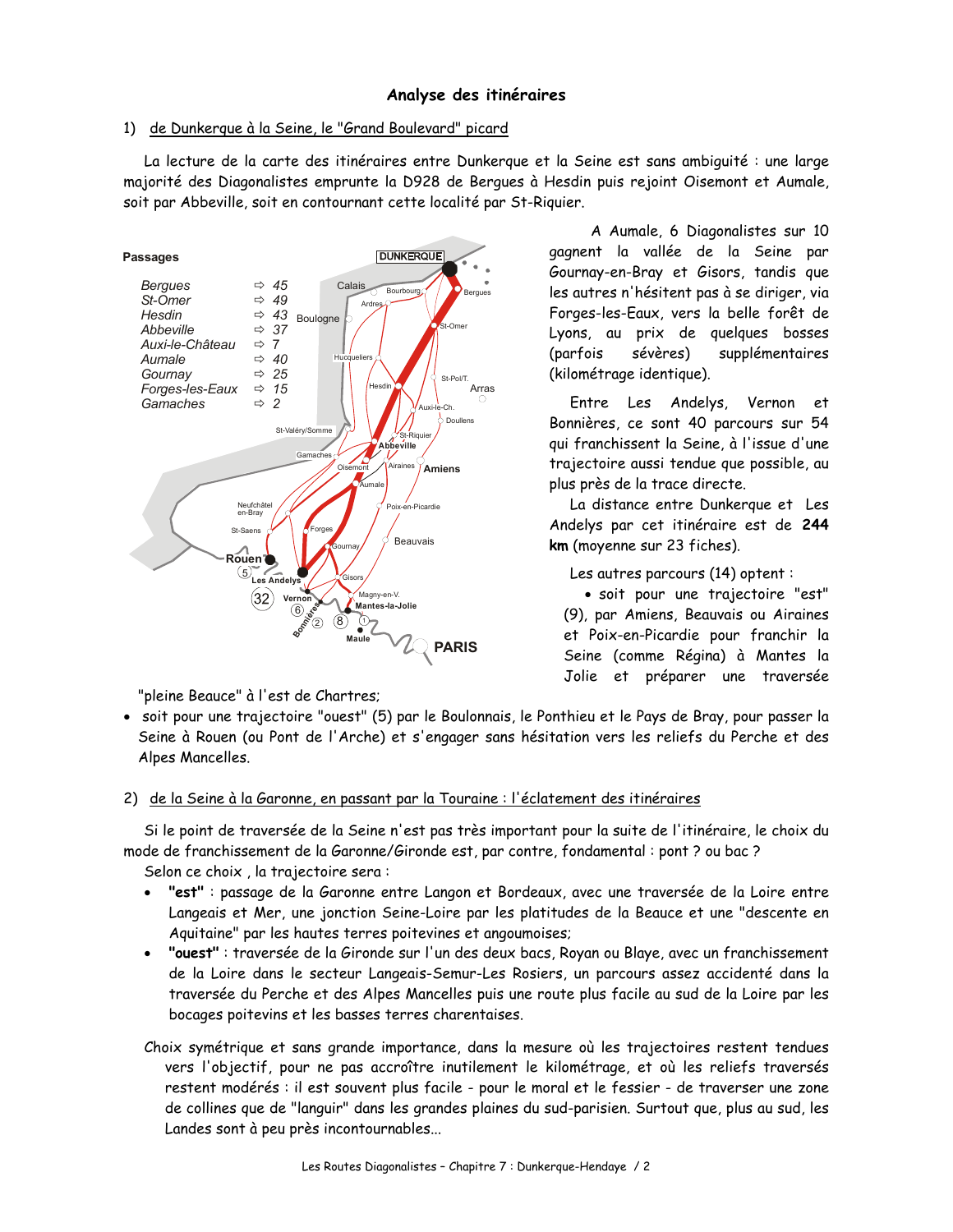Les deux cartes des pages suivantes mettent en évidence, d'une part le choix des diagonalistes (faible préférence pour la voie "terrestre" à l'encontre du bac) et d'autre part l'extrême dispersion des trajectoires! Fini, le "Grand Boulevard du Nord"! Entre Seine et Garonne, à peu près chaque route de direction sud-est, voit passer au moins un diagonaliste "DH" ou "HD" tous les 3 ou 4 ans ! Y compris l'infernale N10 et ses innombrables "35 tonnes" ibériques!

Il est bien difficile de déterminer dans cet enchevêtrement de tracés une trajectoire préférentielle.



Nous retiendrons néanmoins, au départ des Andelys :

- · un itinéraire "est" par Dreux, Courville, Montdoubleau, Tours (km. 245), Châtellerault, Civray, Aigre, Libourne, Langoiran (km. 360), long de 600 km
- · un itinéraire "ouest" par Evreux, Bellème, Connéré, Bourgueil (km. 275), Parthenay, Melle, Cognac, Jonzac, Blaye (km. 280), long de 555 km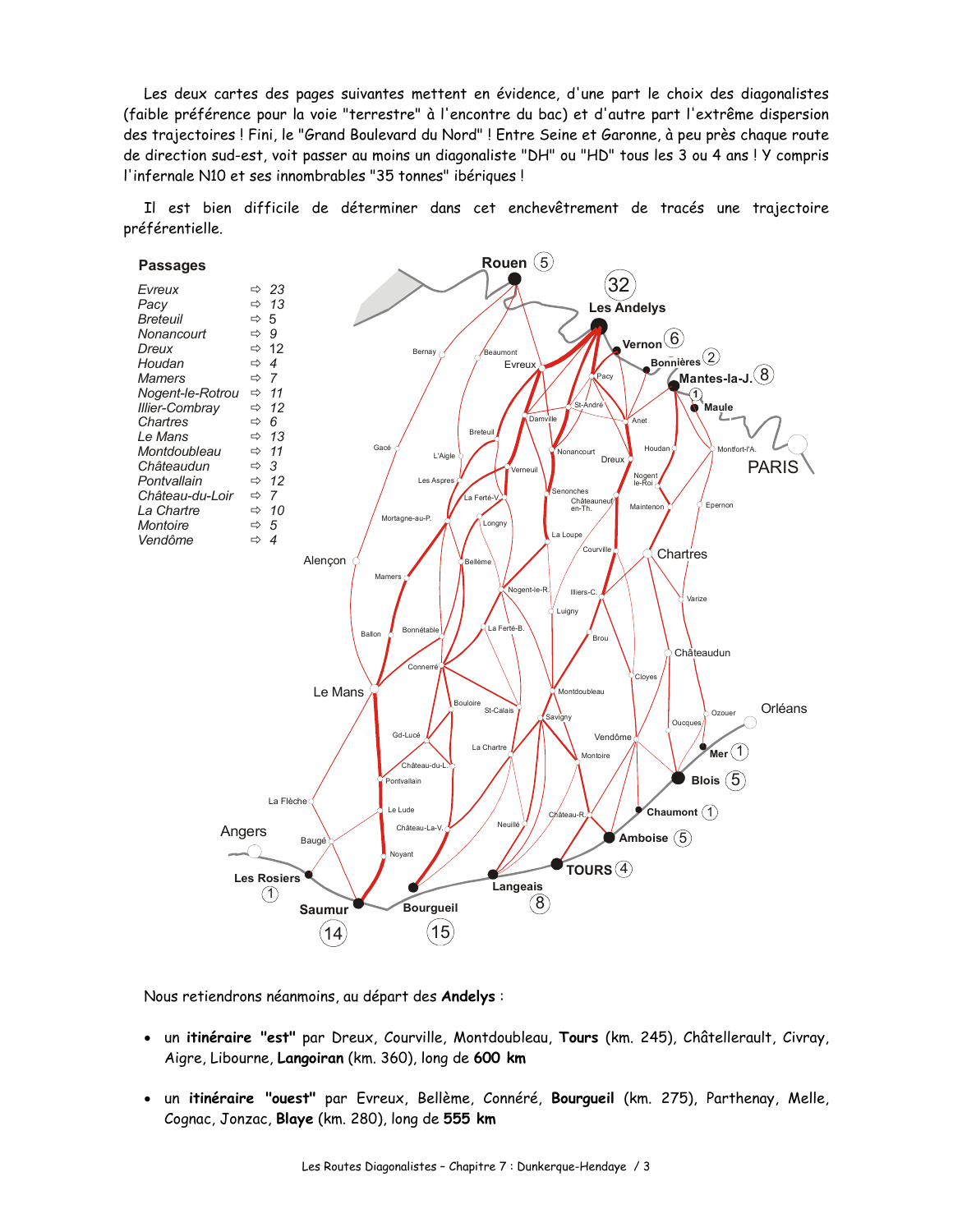

Les Routes Diagonalistes - Chapitre 7 : Dunkerque-Hendaye / 4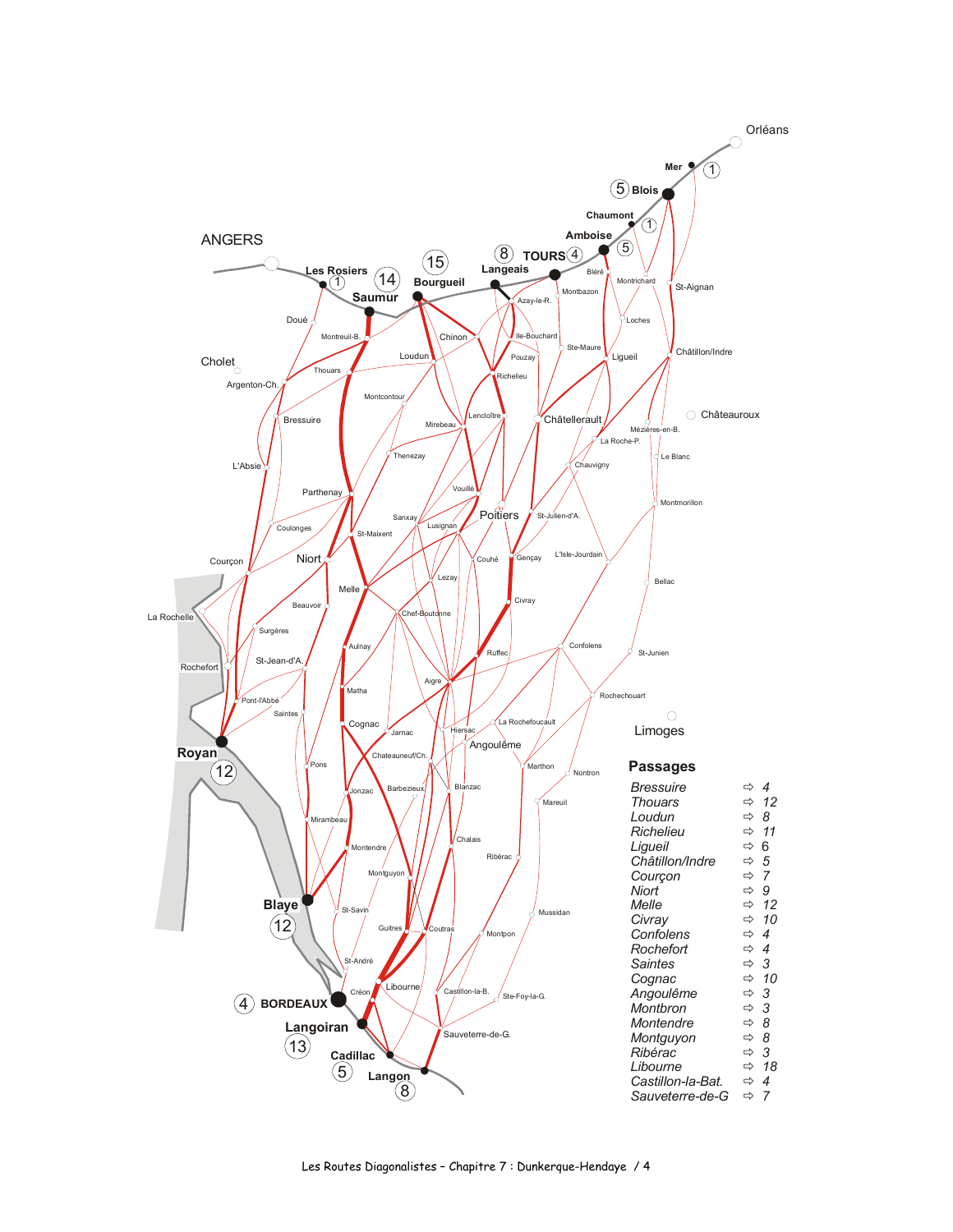# 3) de la Garonne à Hendaye, la forêt landaise...

Incontournables, les infinies lignes droites de la forêt landaise ! Au minimum sur 125 km pour ceux qui franchissent la Garonne à l'est de Bordeaux, au mieux sur 250 km pour ceux qui empruntent le bac entre Royan et Le Verdon. Au départ d'Hendaye, c'est un hors-d'oeuvre laborieux, à l'arrivée de Dunkerque, c'est une épreuve douloureuse.



Toutes les trajectoires convergent sur Bayonne, avec une nette tendance vers l'axe Mimizan-Hossegor (plus des 2/3 des passages).

Un petit dixième de l'effectif seulement, depuis Tartas ou Dax, met le cap sur Peyrehorade par les reliefs de la Chalosse. pour rejoindre la tranquille D261 qui borde l'Adour.

Le final est classique. "en finissent" Ceux qui pour la corniche optent basque, tandis que ceux qui partent αu petit jour préfèrent la N10, surtout avec la nouvelle situation du Commissariat Central à la sortie d'Hendaye.

Pour l'itinéraire "Est", la distance de Langoiran à Hendaye est de 222 km (sur 10 fiches).

our le trajet "Ouest", à partir du débarcadère du bac de Blaye, à Lamarque, elle est de 260 km (sur 12 fiches).

Ces distances, comme les précédentes, sont des moyennes arrondies, calculées à partir des fiches d'itinéraire (après correction des erreurs détectées ou exclusion des itinéraires "hors norme").

### **Distances**

Suivant les deux axes retenus précédemment, la distance de DUNKERQUE à HENDAYE est égale à :

- $244 + 600 + 222 = 1066$  km par Tours et Langoiran
- $\bullet$  244 + 555 + 260 = 1059 km par Bourgueil et Blaye

La distance de référence, adoptée par Georges MAHE en 1981, était de 1050 km. Un calcul récent effectué par Francis POUZET, basé sur les fiches des 12 dernières années (plus de 250 fiches, y compris celles qui "divaguent un peu dans le campagne"), donne 1069 km.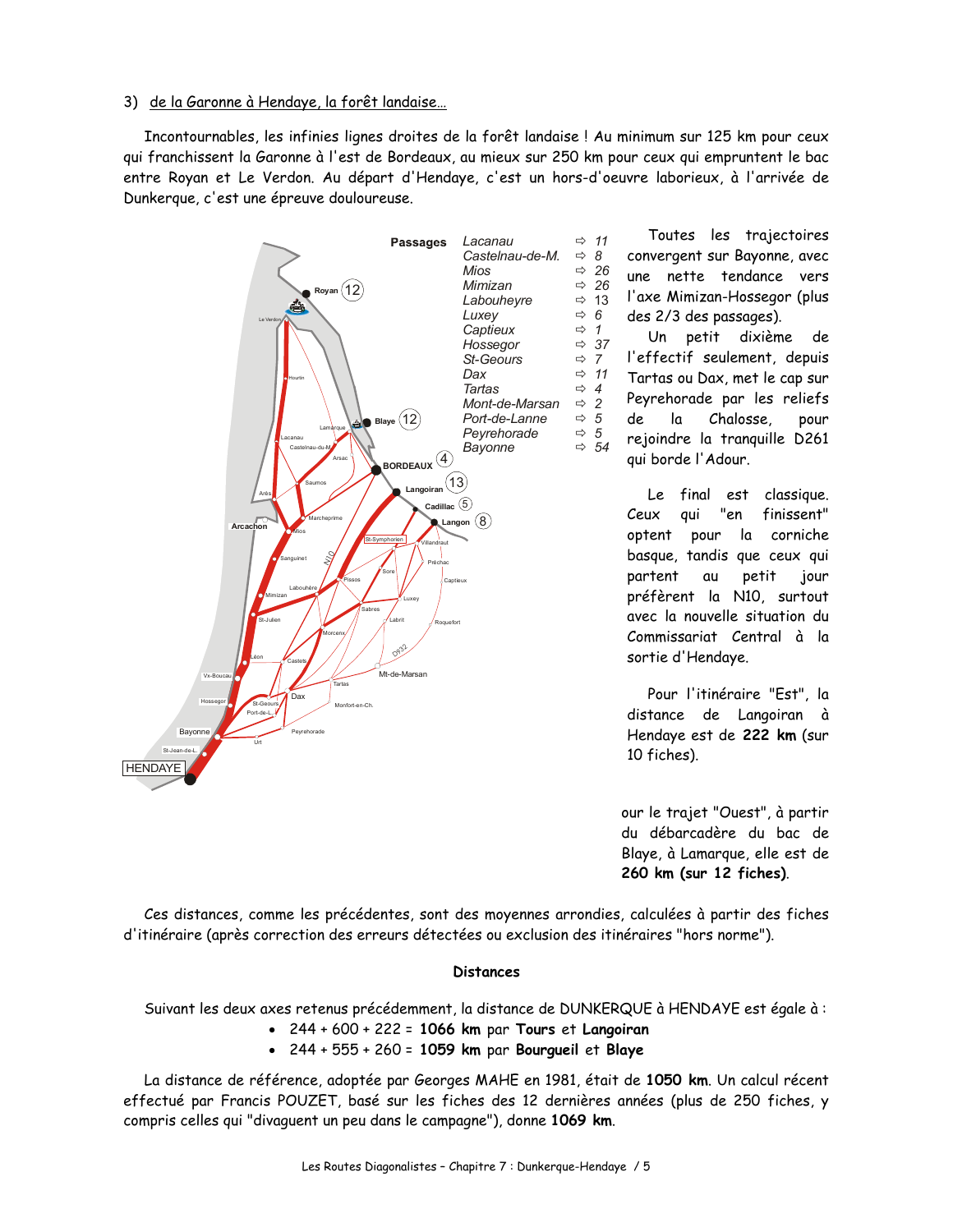Ces valeurs concordent parfaitement avec notre étude. On peut faire:

. plus court, soit 1030 km, en passant par Abbeville, Rouen, Alençon, Le Mans, Saumur, Parthenay, Niort, Rochefort et Royan - mais ce trajet comporte d'assez nombreux tronçons de routes nationales, de traversées de villes... et le département des Deux-Sèvres qui est très accidenté.

• encore plus court, soit 1015 km, en passant par Hesdin, Aumale, Mantes-la-Jolie, Chartres et la N10 jusqu'à Hendaye - les deux téméraires qui ont choisi cet itinéraire en sont sortis vivants et... gavés d'oxyde de carbone, tout en empruntant des tronçons interdits aux cycles, comme à St-André-de-Cubzac ou Poitiers.

· plus long..., soit 1100 km et davantage, en choisissant un parcours en "S", le plus plat possible (par la Beauce et le Bocage Poitevin) ou assez montagneux (par le Perche et les hautes terres limousines)... ou bien encore, en allant "faire une bise à la cousine Adèle" ou "chercher un petit col dans le Boulonnais, à moins que ce ne soit un BCN-BPF". Mais chacun est bien libre de "Diagonaliser" comme il l'entend...

# Relief et dénivelée

DUNKERQUE-HENDAYE est considérée, comme une Diagonale, "sans difficultés". La dénivelée totale de 5.085m, que j'ai personnellement mesurée avec un altimètre Avocet en 1997, en dépit de notables "fantaisies" picardes et boulonnaises, confirme cette assertion.

Mais attention quand même! Il faut bien tracer sa route!

" Plate et roulante, la Diagonale HENDAYE-DUNKERQUE ? Que les esprits naïfs aillent donc apprécier de plus près !" s'exclame Pierre Roques dans son compte-rendu en 1992.

#### Délais et nombres d'étapes

Selon les bases du calcul effectué en 1981 (moyenne horaire de 17,5 km/ pendant 16h, soit 280 km/jour), le délai imparti devrait être de 3 jours et 12 heures ou 84 heures. Le "Grand Ordonnateur" fédéral nous ayant accordé 4 heures supplémentaires, soit 88 heures, toutes les fantaisies citées plus haut (les BCN,-BPF, la chasse aux cols et la bise à Adèle) sont autorisées. Nul ne saurait s'en plaindre...

Le découpage est simple. Tous les projets comportent 4 étapes, plus ou moins longues, suivant le cas. Quelques "irréductibles" de la route de nuit partent en fin de journée, mais la grande majorité des projets (près de 4 sur 5) prévoient un départ "à l'aube".

Si l'on prend une base de 280 km durant les trois premiers jours, avec un départ à 5h00 du matin, il reste 200 km à 240 km (selon l'itinéraire choisi) pour boucler le quatrième jour, avant 21h. Soit 4 étapes "équilibrées", avec route de jour possible à 100% pour ceux qui ne traînent pas trop lors des contrôles et ravitaillements.

Attention aux horaires des bacs ! Ils varient en cours de saison, en cours de semaine (moins de rotations les jours fériés) et la fréquence de rotation change en cours de journée. Il est donc préférable de se renseigner auprès du Service Maritime Départemental :

**雪 05 56 09 60 84 pour Royan-Le Verdon et 05 57 42 04 49 pour Blaye-Lamargue.** 

### Pour conclure

Dunkerque-Perpignan ? "Fastoche!" disent les anciens quand ils utilisent le jargon de leurs petitsenfants. Mais, il faut rester prudent. Une Diagonale n'est jamais facile, n'est-ce-pas Pierre Roques ?

Cette analyse a été faite en mars 1998.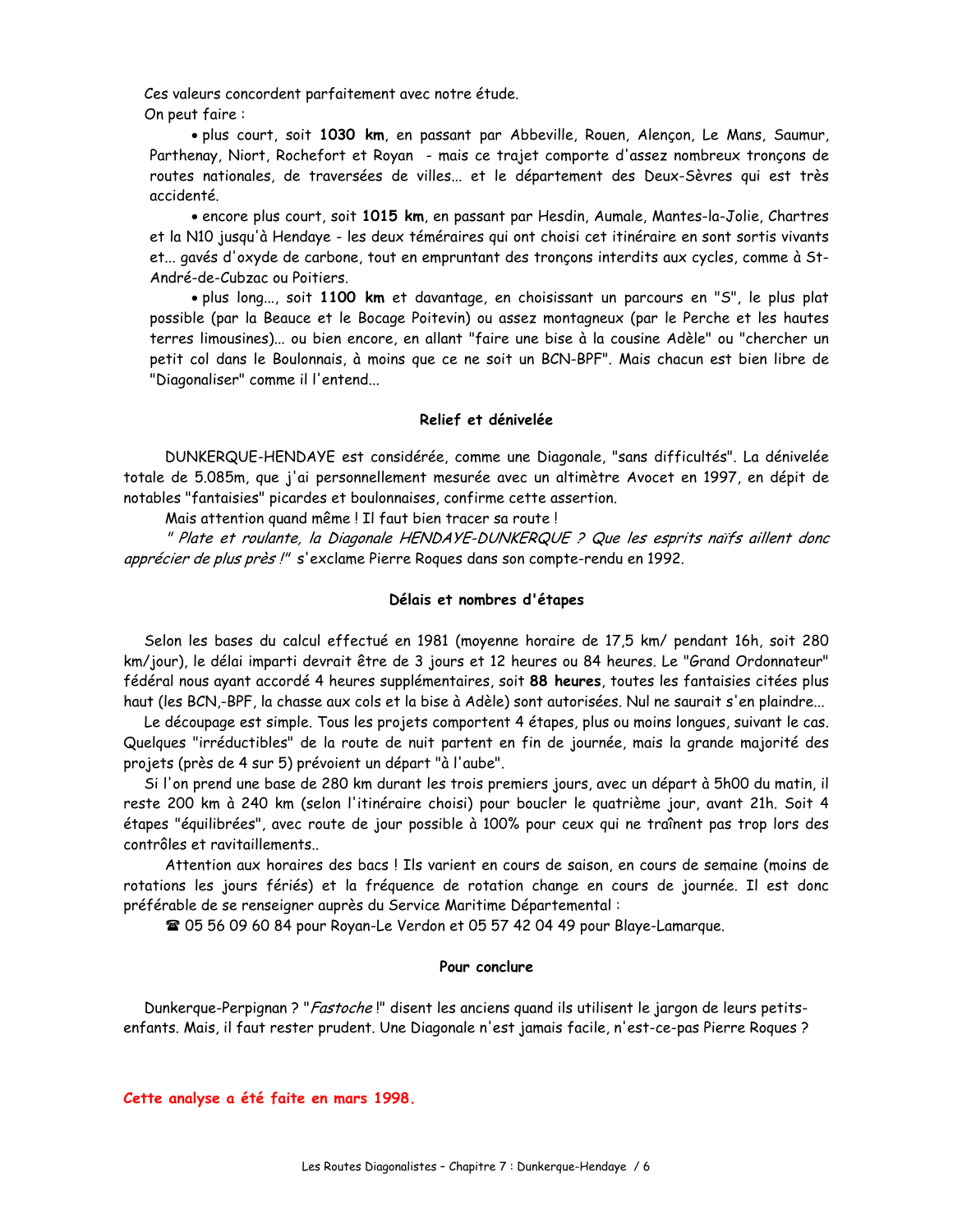# COMPLEMENTS (extraits des Etudes "Routes interdites et Chemins conseillés")

1 - Pour les entrées/sorties de Dunkerque et d'Hendaye, consulter l'Annexe B de ce document

ou le site de l'ADF : www.diagonales-de-france.info

### 2 - Pour rejoindre Bergues

Voir Annexe A, sous-chapitre A1

# 3 - Les pièges de la Nationale 10 d'Hendaye à Poitiers

Cartes : Michelin 232 ou 518, 233 ou 521 et 234 ou 525

# 31: entre Hendaye et Liposthey, traverser Bayonne

Voir Annexe A, sous-chapitres C1 et C2

- 32 Environs de Bordeaux courrier de Francis POUZET (Bordeaux) décembre 2000
	- « Au sud de Bordeaux, la RN10 est autorisée aux cycles sur toute sa longueur, jusqu'à ce que cette 2x2 voies devienne autoroute. Mais:
	- de St-Geours-de-Marenne (32 km nord de Bayonne) à Castets, soit sur 22 km, une voie latérale pour les cycles existe : c'est parfait... à part le bruit des camions.
	- de Castets à Le Muret (72 km nord de Castets), il faut rouler sur la 4 voies avec les camions car la bande d'arrêt d'urgence est peu roulante, voire mal revêtue.
	- du Muret à Gradignan (banlieue sud de Bordeaux tronçon de 40 km), route tranquille. »

Pour la traversée de Bordeaux, consulter le paragraphe suivant.

### Francis POUZET recommande de faire la liaison Bayonne-Bordeaux par la route des lacs landais (Vieux-Boucau, Mimizan, Parentis-en-Born, Mios). Le surcoût kilométrique est faible : 8 km.

### 33 - Secteur d'Angoulême - courrier de Georges AUGERAUD (Angoulême) - 4 juin 1998

- « La RN10, bien que pas interdite aux cyclos, est à proscrire impérativement entre St-André-de-Cubzac et Poitiers, en raison du trafic intense de camions. Il faut un certain courage mais aussi une bonne dose d'inconscience pour s'embarquer là-dessus. Il est facile de prendre des itinéraires parallèles.
- Pour aller d'Angoulême à Confolens, j'invite les diagonalistes à ne pas utiliser la RN 141 (La Rochefoucault, Chasseneuil) qui, au fil des ans, est devenue un axe transversal à très fort trafic et qui présente un réel danger car il est encore à deux voies, sans bande latérale.
- 34 Environs de Poitiers courrier de Pascal AUGOUVERNAIRE (Poitiers) 24 septembre 1998
	- « De Couhé-Verac (km. 35 sud) à Poitiers, la RN10, est à 2x2 voies et interdite aux vélos. Route sans intérêt si ce n'est une invitation au suicide...
	- La RN147 (Angers Poitiers Limoges) est extrêmement dangereuse : très nombreux camions et pas de bande latérale.
	- La RN151 (Poitiers–Le Blanc–Argenton s/Creuse) est plus large et moins fréquentée, donc plus sûre. »
- Par ailleurs, Pascal a adressé un courrier à la DDE de la Vienne pour connaître les tronçons de la N10, interdits aux cycles. La réponse de la DDE en date du 4 juillet 2001 est aussi brève que précise :

### " Monsieur,

- Suite à votre lettre du 15 juin, j'ai l'honneur de porter à votre connaissance que les cycles sont interdits sur la R.N.10 sur toutes les sections à 2x2 voies à chaussées séparées."
- Il est probable que toutes les DDE concernées d'Hendaye à Paris feraient une réponse identique... Et comme les secteurs à 2x2 voies ne font qu'augmenter en nombre et en longueur au fil du temps, notre recommandation est, plus que jamais, de renoncer définitivement à cette " route sans intérêt si ce n'est pour une tentative de suicide..." comme l'écrit Pascal.

### 4 - La traversée de l'agglomération bordelaise

Francis POUZET conseille d'éviter la traversée de la Gironde par les bacs de Royan ou de Blaye dans le sens nord-sud, itinéraire qui implique une très forte contrainte horaire (dernier bac à 21h15 en été) et, en cas de retard, l'obligation d'attendre le premier départ à 7h15 le lendemain. Il est beaucoup plus sûr de traverser l'agglomération bordelaise, à partir de Saint-André de Cubzac, en suivant l'itinéraire noir sur le schéma et les conseils qui suivent.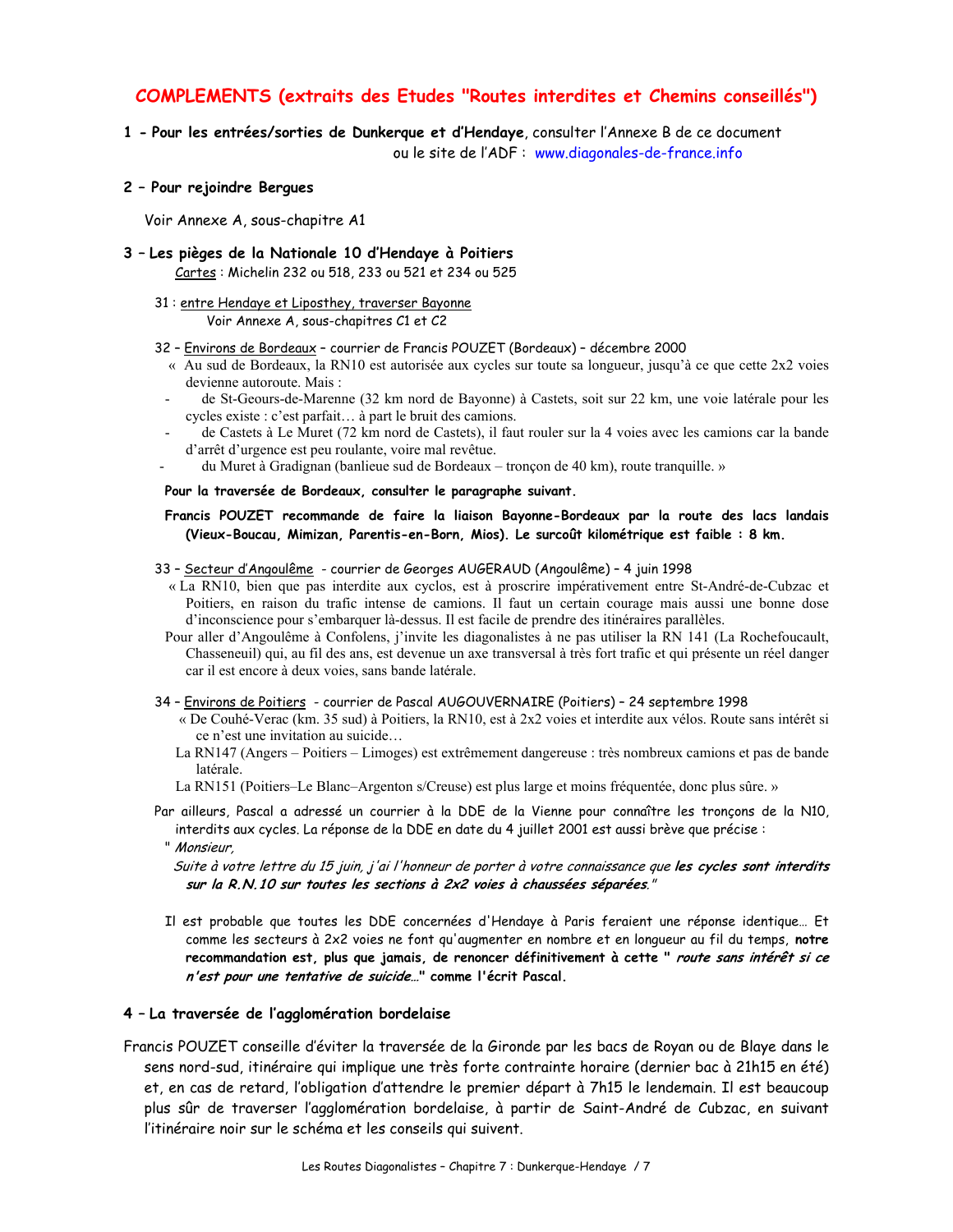

### 1- de Saint-André-de-Cubzac au carrefour des 4 Pavillons

Suivre l'ancienne nationale 10 ; itinéraire sans pièges, même si la route joue à 4 reprises à « saute A10 » (deux passages inférieurs et deux passages supérieurs); à signaler un peu avant le carrefour des 4 Pavillons à Lormont, la présence du Buffal'Hôtel (40 chambres à 38,5 euros pour 2 personnes - parking pour les vélos, veilleur de nuit donc départ à toute heure, cafétéria Carrefour et Mac Do proches); l'intérêt d'une étape à cet endroit est de faciliter la traversée de Bordeaux au petit jour, hors circulation.

2- des 4 Pavillons au pont de Pierre

Peu après le départ du carrefour, traverser le premier pont qui enjambe la 4 voies (en fait les 2 voies centrales) pour prendre la piste cyclable à double sens de l'autre côté (piste en assez mauvais état) ; à la fin de